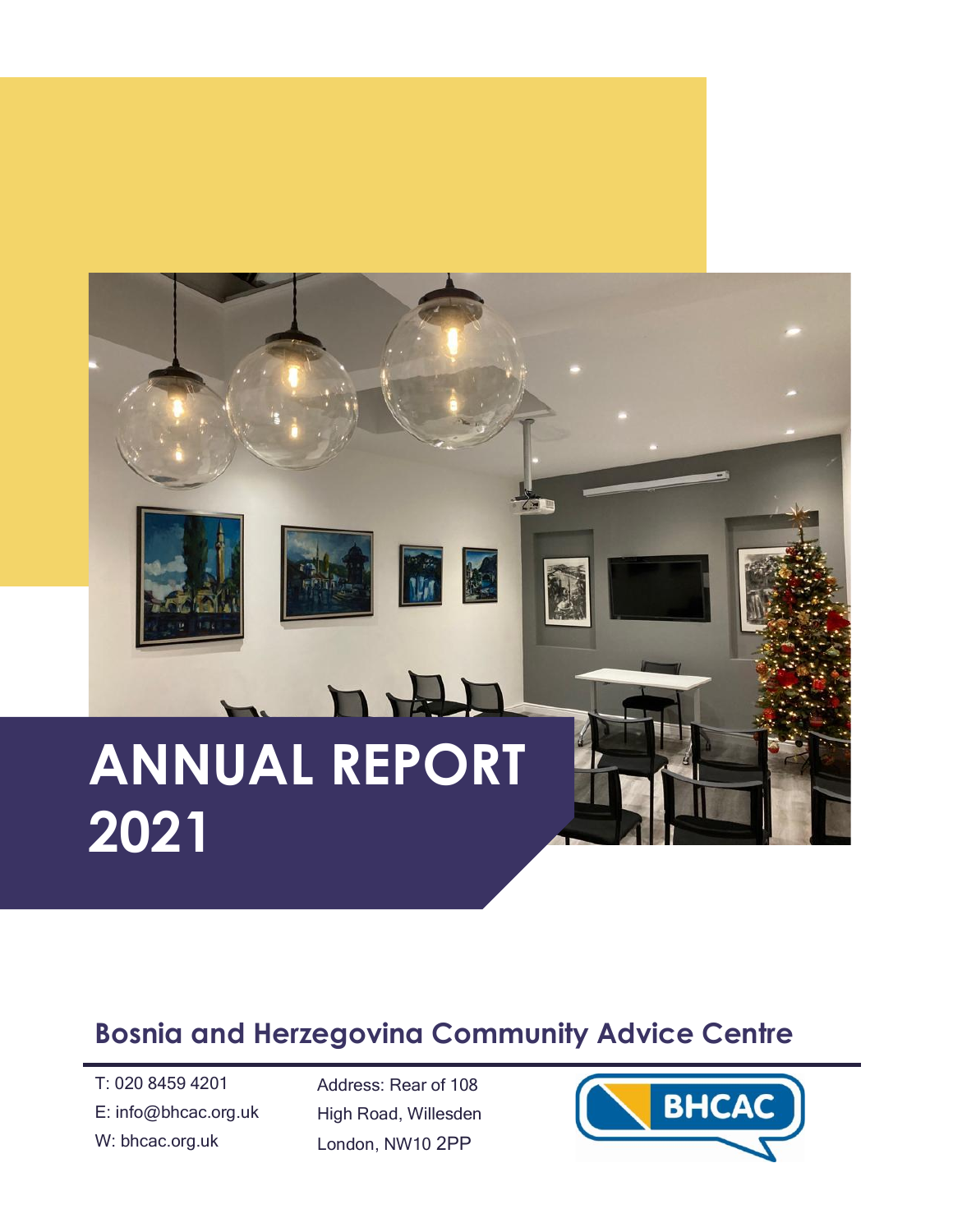## **TABLE OF CONTENTS**

|                                                                                                                | 3 |  |
|----------------------------------------------------------------------------------------------------------------|---|--|
|                                                                                                                |   |  |
| BENEFICIARIES SOCIO-ECONOMIC DISADVANTAGE 6                                                                    |   |  |
|                                                                                                                |   |  |
|                                                                                                                |   |  |
| Survey results analysis entertainment and the state of the state of the state of the state of the state of the |   |  |
|                                                                                                                |   |  |
|                                                                                                                |   |  |
|                                                                                                                |   |  |
| Supporting people placed in emergency accommodation and outside London 10                                      |   |  |
|                                                                                                                |   |  |
| Supporting people when they experience financial hardship and distress ________________11                      |   |  |
|                                                                                                                |   |  |
|                                                                                                                |   |  |
|                                                                                                                |   |  |
|                                                                                                                |   |  |
|                                                                                                                |   |  |
|                                                                                                                |   |  |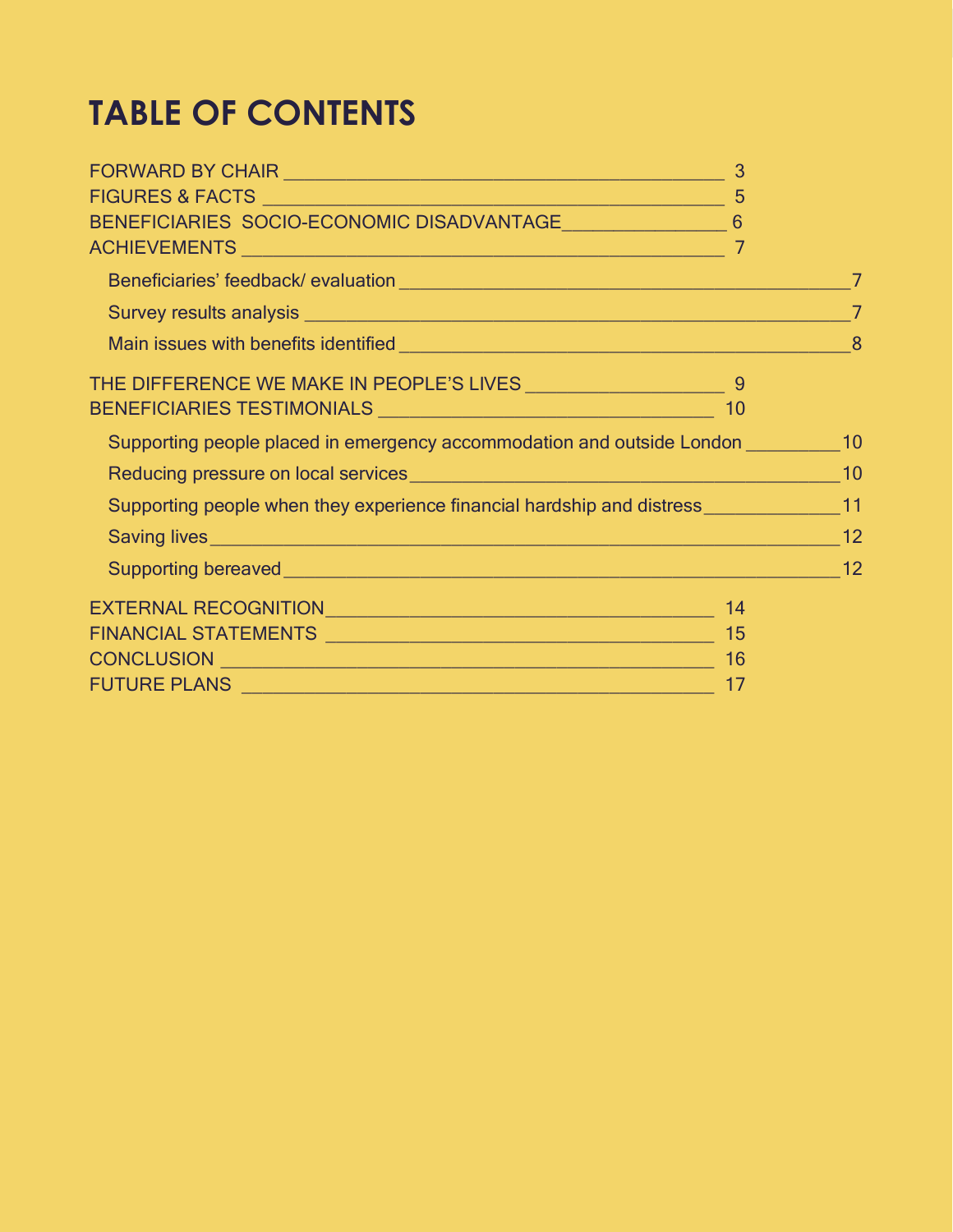## <span id="page-2-0"></span>**FORWARD BY CHAIR**

2020-2021 was difficult and full of uncertainty. However, it has shown what can be achieved at speed and scale when government and civil society work together to address some of the most difficult challenges.

As a result of the Covid-19 pandemic, group activities and outreach service had to be suspended and organisational premises closed on 17 March 2020. Staff and volunteers switched to remote service delivery and working from home.

The majority of this year's beneficiaries were referred to us by Brent Council for benefits advice and support with claims. Percentage of returning clients from the wider Brent community was at 88%, which indicates that we have provided continuous support and are preferred local provider for the wider Brent community.

Throughout the year, we have worked hard to refocus efforts to adapt and keep our vital services going; from adapting our technology for remote working to redesigning the premises to become Covid-19 secure.

Additional activities have been undertaken during the year of this report, by way of progressing the strategic objectives, as defined in the reviewed Business and Development Plan 2020-23.

We have continued to engage with the local community, maintained existing partnerships and forging strong relationships with new partners thereby expanding our reach within the community. Joining borough wide Covid-19 emergency response through Thematic Groups lead by Brent Council enabled us to support the local community better and achieve more together.

The Charity has been successful in obtaining much needed emergency funding from a variety of sources. We are very grateful to Ealing Council, the London Community Response Fund, City Bridge Trust, HM Government Grant and the National Lottery Community Fund, United in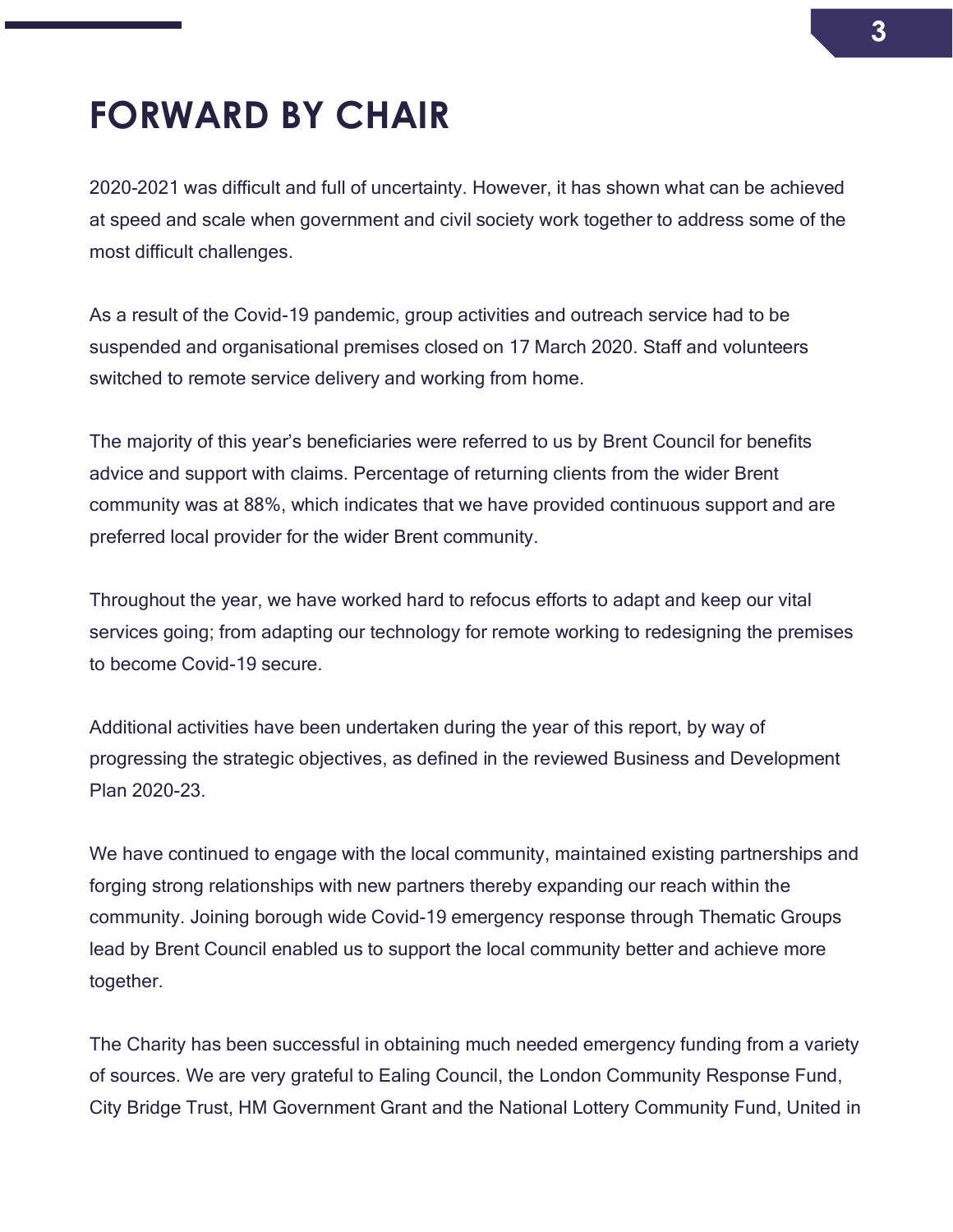Hammersmith and Fulham, Edward Harvist Trust Fund (Brent Council) and the Leathersellers Company Charitable Fund.

This funding has enabled us to adopt quickly, increase staffing capacity and provide fast and effective emergency response. As result, our support has been crucial for the group of people we serve, in particular the wider Brent community during the lockdown as many have lost their jobs and had difficullties accessing support and securing their entitlements.

Our benefits advice and support with claims, during the difficult time significantly reduced poverty and distress, prevented crisis and improved finacial situation for people who accesed this support. Our work during this crisis was not only aprriciated by benficieries but also recived external recognitions from officials of two London Boroughs, namely; Brent, and Hammersmith and Fulham.

As a Chair of the Bosnia and Herzegovina Community Advice Centre (BHCAC), I am most proud of the diversity of communities we have reached and how well we responded to their needs when they needed it most. More about our achievements during 2020-2021 can be read on the following pages of this report.



Zaim Pasic-Founder and Chair of BHCAC

The 23rd Annual General Meeting of BHCAC was held on 16 January 2021 online via the Zoom…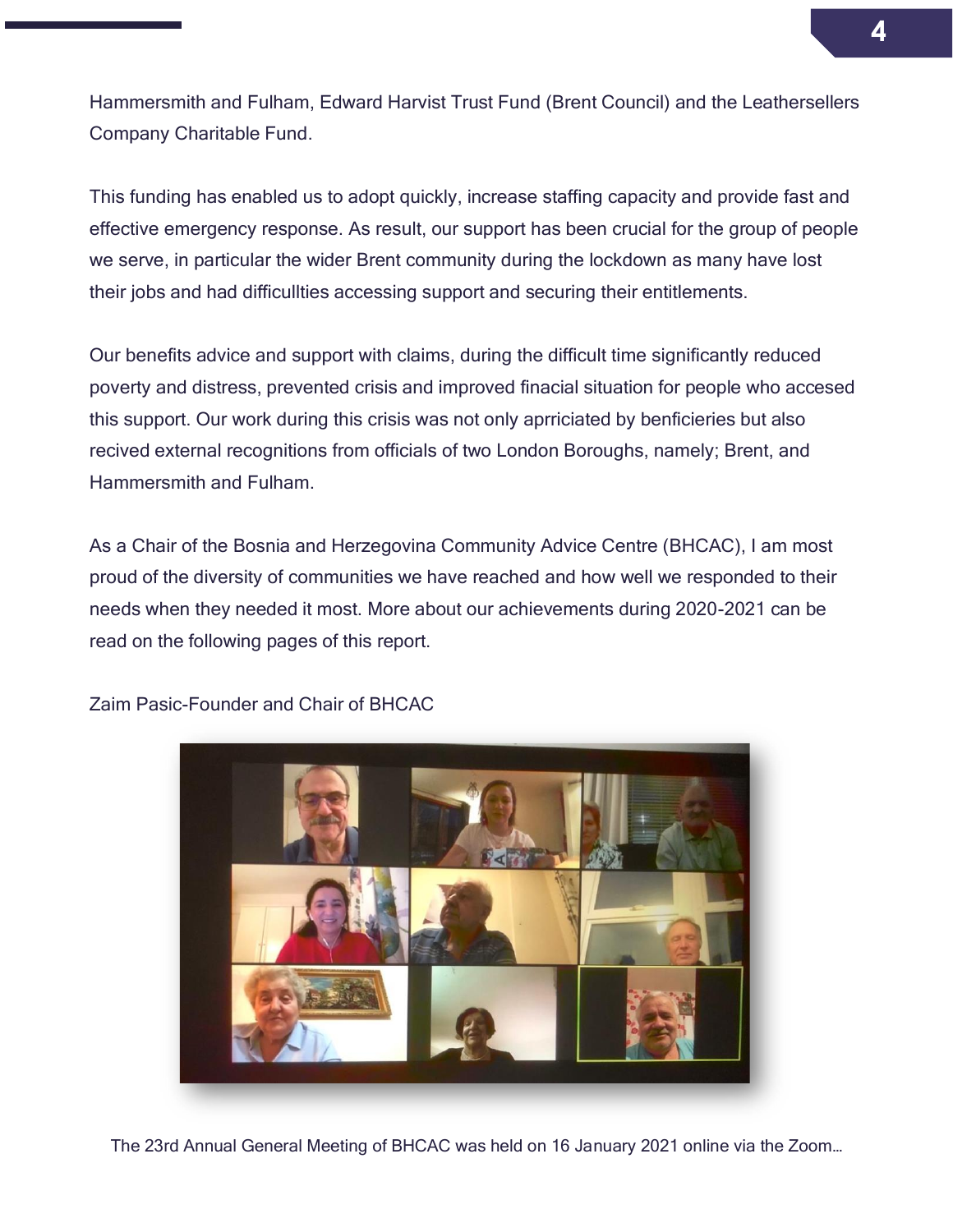## <span id="page-4-0"></span>**FIGURES & FACTS**

#### 1204 Beneficiaries in 2020-2021. Diversity of communities we have

#### reached..

In 2020 – 2021 BHCAC supported 1204 Londoners from all age groups and ethnicities. Out of this number:



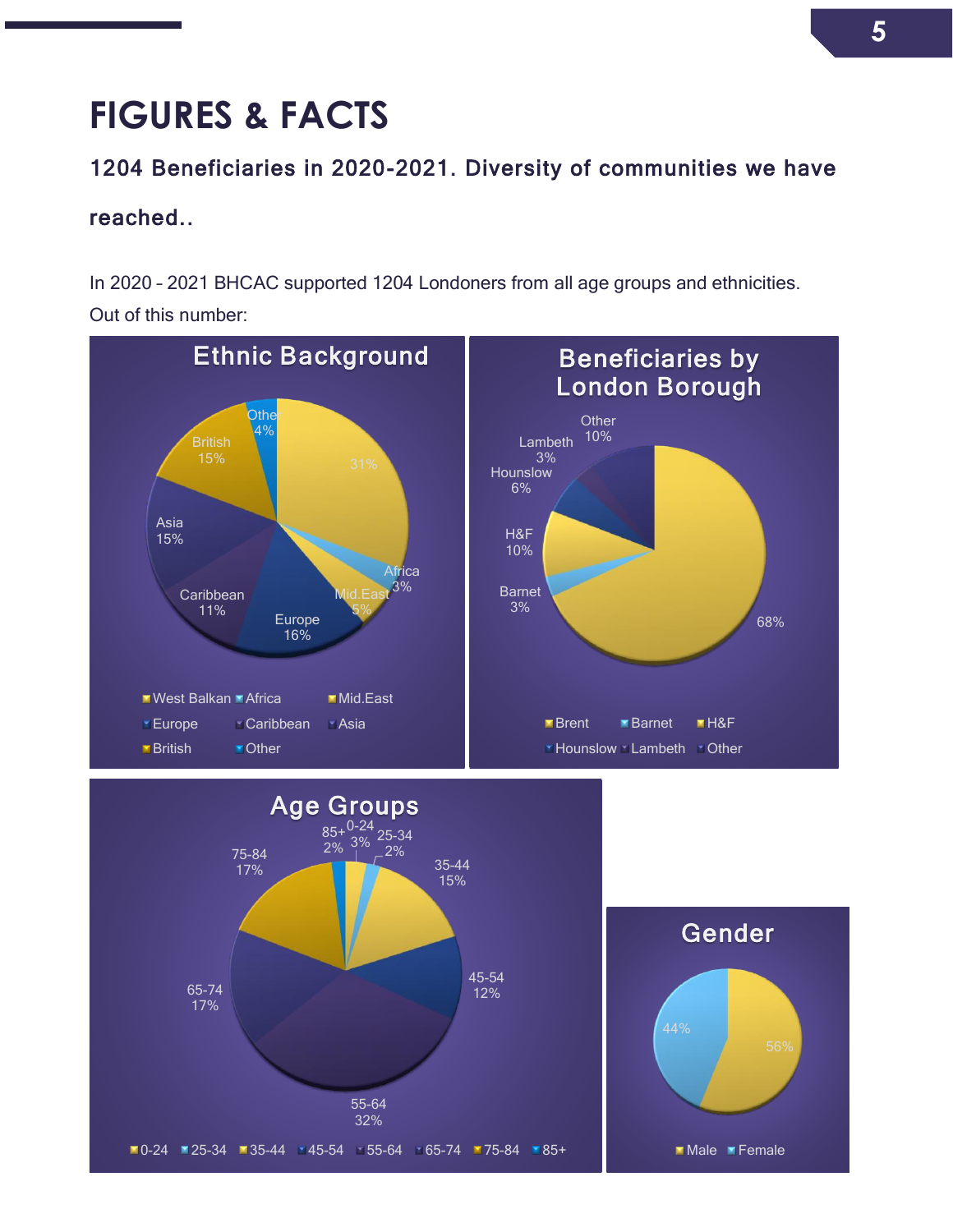### <span id="page-5-0"></span>**BENEFICIARIES SOCIO-ECONOMIC DISADVANTAGE**



### **BHCAC is the only organisation in London supporting older Londoners from the West Balkans**

31% of beneficiaries from the West Balkans are vulnerable, older and marginalised people who speak very little or no English language. They have limited opportunities and support and suffer from post-traumatic stress disorder (PTSD). This has a significant negative impact on their day-to-day life. As result, they find it extremely difficult to learn new skills, sustain their independence and access available support. BHCAC provides lifeline of support for many of its beneficiaries from the West Balkans.

### "BHCAC works with communities who survived genocide and war."

### **68% of BHCAC's beneficiaries are Brent residents from all ethnic groups and predominately people of working age**

BHCAC serves the most deprived and vulnerable people in Brent– those who are stuck in the cycle of poverty and at risk of eviction. They face multiple financial and personal challenges, including:

- poor health and long-term medical conditions;
- unemployment/ low income (exacerbated by Covid 19 – Brent has London's second highest furloughed population (2020);
- rental arrears:
- debts;
- inaccessible support services;
- family breakdown;
- marginalisation.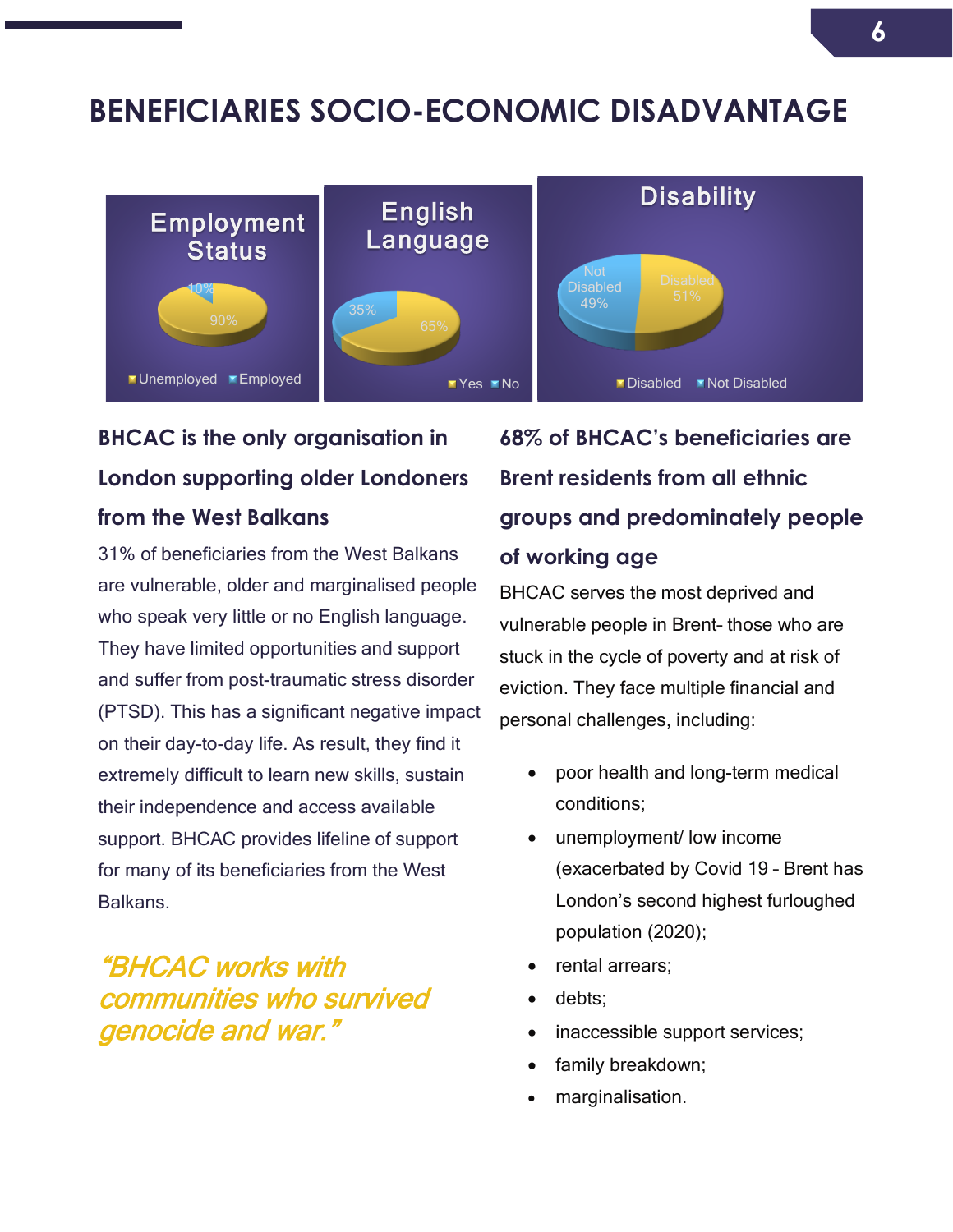## <span id="page-6-0"></span>**ACHIEVEMENTS**

#### 1204 Individuals benefited from our Advice, Advocacy and Person -Centred

#### support services in 2020-2021



#### <span id="page-6-1"></span>**Beneficiaries' feedback/ evaluation**

40 completed feedback and evaluation questionnaires (out of 309 people approached) were collected during the phone survey carried out between 1 November 2020 and 31 January 2021 (response rate achieved at 13%)

#### <span id="page-6-2"></span>**Survey results analysis**

98% survey respondents said that BHCAC provided fast and effective response to their needs, while 2% said that this was done to some extent.

50% survey respondents said that after BHCAC advice and support they felt less stress and worry, 32.5% respondents felt this to some extent while 17.5% reported that their condition remains the same.

37.5% survey respondents said that they are financially better off as result of BHCAC benefits advice and support (total financial gains reported at £67,363), 30% were still waiting for the results of their cases at the time of survey and 32.5% said no to this question.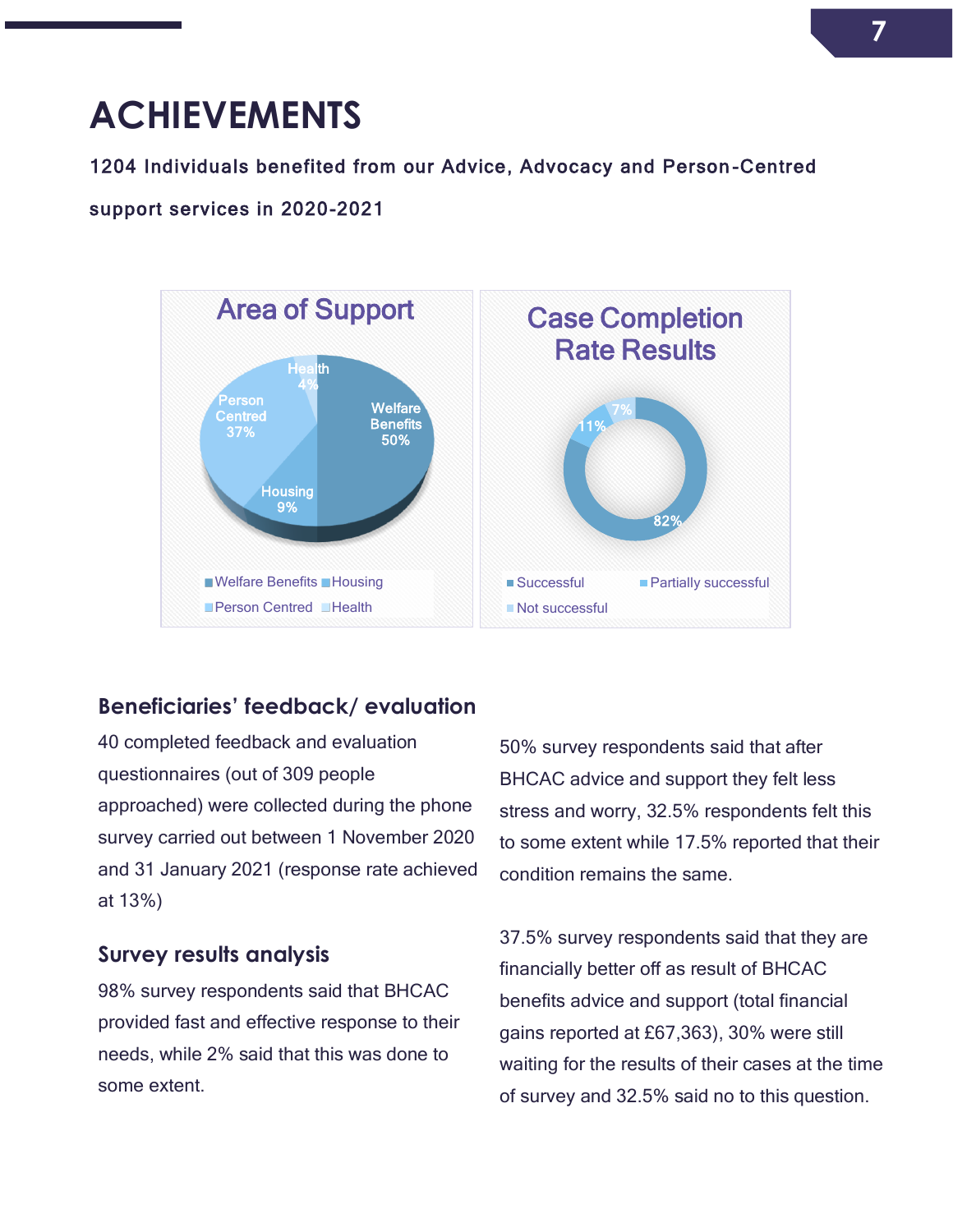### 50% of BHCAC's services in 2020 -2021 were on Welfare Benefit Rights Advice including assistance with claims

Total number of beneficiaries in this area of service was 602. Top five benefit rights advice were on Universal Credit, Disability Benefits, Council Tax Support/Reduction, Discretionary Housing Payment and Housing Benefit



#### <span id="page-7-0"></span>**Main issues with benefits identified**

Main issues beneficiaries faced are Universal Credit, ill health, Council Tax debt and rent arrears.

From the data collected and feedback received, we know there are problems with Universal Credit (most common issues were identified to be: missing work capability assessments/missing elements, inadequate rate of Local Housing Allowance applied for housing costs within UC and sanctions) Benefit cap was the mayor contributing factor for rent arrears, particularly for low-income

households who are renting from the private sector.

From the data collected and feedback received, beneficiaries reported difficulties in accessing mainstream services because demand exceeds capacity, and they are frustrated having to go to different support services for different issues. We know there is a lack of qualified Welfare Benefits Advisors and advocacy and person-centred support services in Brent.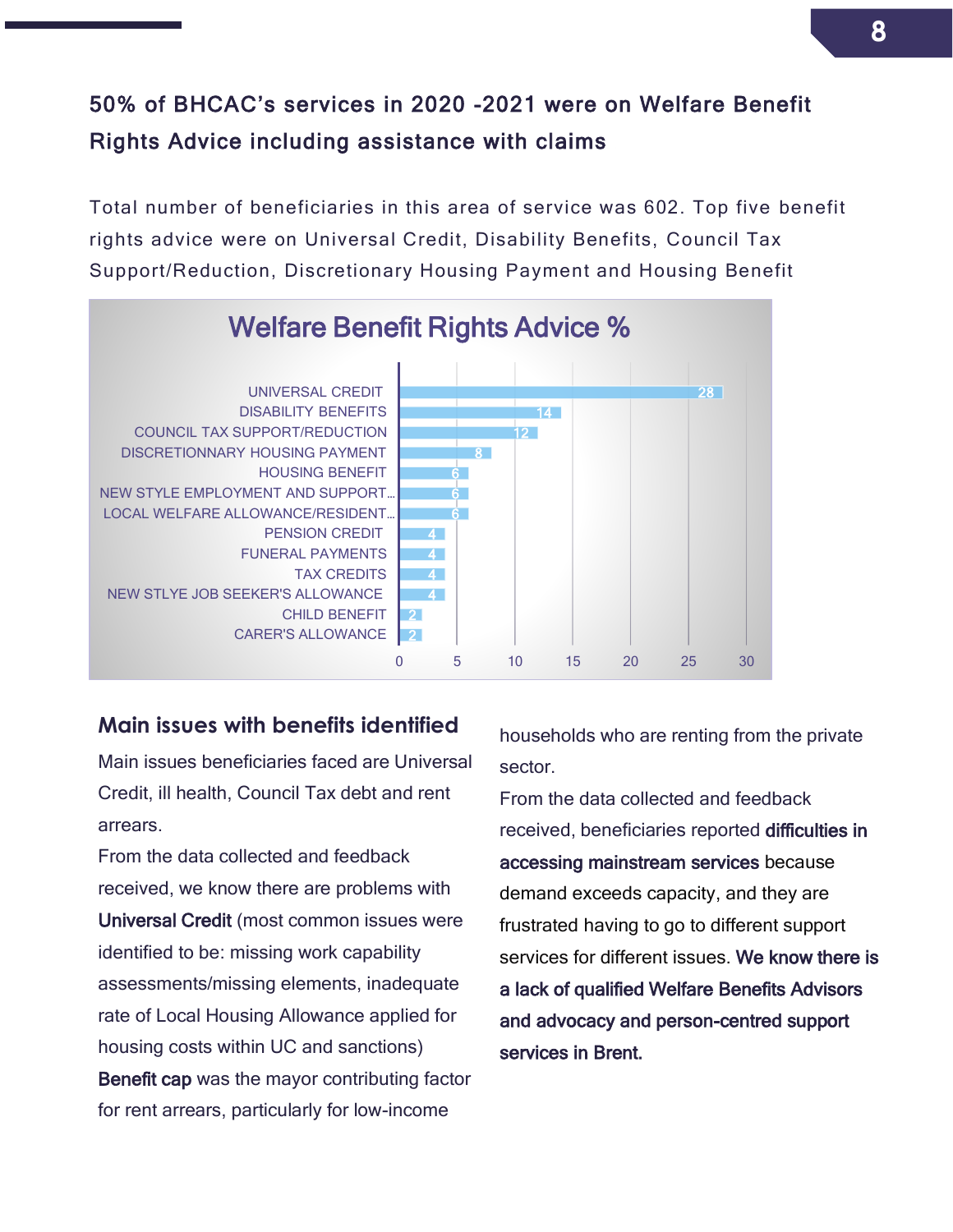### <span id="page-8-0"></span>**THE DIFFERENCE WE MAKE IN PEOPLE'S LIVES**

#### Alex's Story (not real name)

### Increased independence and weekly entitlements by 296%, our fight against poverty...

Alex was referred to BHCAC by Brent Hubs (Brent Council) for help with Welfare Benefits. Alex is in his late 70s and from Asian community. He has long-term medical conditions and was in receipt of a State Pension at £89.28 per week. He was offered housing in the form of unfurnished accommodation by Brent Council after living with his son and his family. Alex expressed his worries about money and needing to furnish the accommodation. The case was assigned to Advocacy and Benefits Advisor who carried out full benefits assessment, advised on Welfare Benefit Rights and provided assistance with claims. As result, Alex was successful in securing the following:

- Local Welfare Assistance in the amount of £750 for help with furniture
- Pension Credit, weekly amount of £84.47
- Attendance Allowance, weekly amount 58.70
- Housing Benefit, weekly amount £100.00
- Council Tax Support, weekly amount £21.06
- Free TV Licence for over 75+ (savings of £157.50 per annum)

Overall and as result of support from BHCAC Alex is now £264.23 a week better off than before. An increase of 296% of his previous weekly entitlements. In addition to increased weekly income, with BHCAC's support Alex had increased access to available support ultimately increasing his independence as he was able to purchase necessary furniture for his new accommodation which resulted in increased independence. Alex was extremely thankful for support and assistance provided by Advocacy and Benefits Advisor.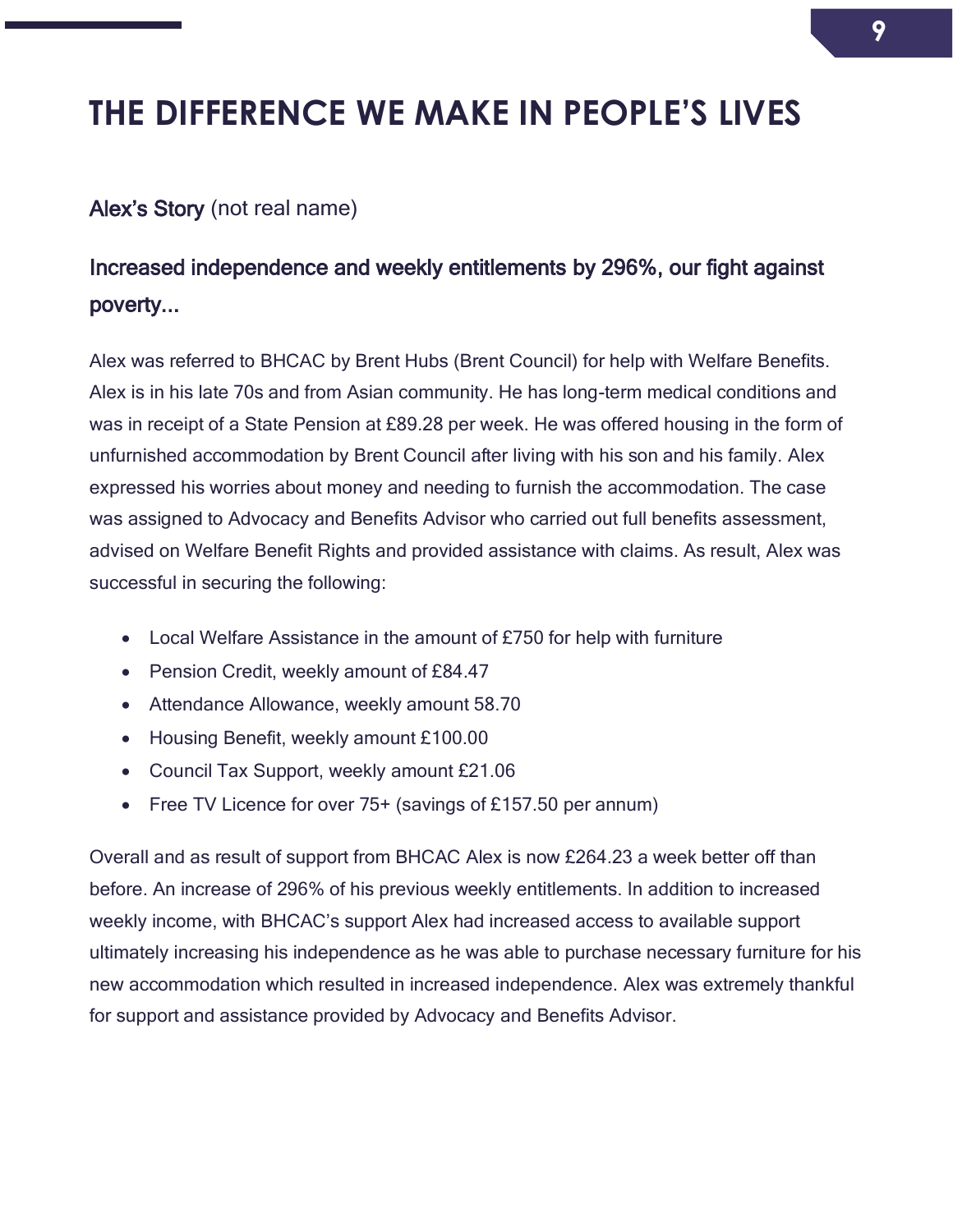## <span id="page-9-0"></span>**BENEFICIARIES TESTIMONIALS**

#### <span id="page-9-1"></span>**Supporting people placed in emergency accommodation and outside London**

"My partner and I were placed in emergency accommodation in Buckinghamshire by Brent Council and I was told by the Council Officer that someone will be in touch to provide further support. I am pregnant and was extremely worried as we were running out of everything and still had to wait 4 weeks for our first Universal Credit payment. On my way to Buckinghamshire, I received a phone call from BHCAC Adviser who arranged emergency food parcel to be delivered to me the next day, also she assisted me with the claim for Housing Benefit and Local Emergency Support from Buckinghamshire Council as immediate support to last us until our first Universal Credit payment. I thank the BHCAC Adviser for her help, she has been an angel to us." British national (Brent resident)

#### <span id="page-9-2"></span>**Reducing pressure on local services**

" All I can say is WOW! I am blown away by the quick response and immense help given by BHCAC. What an amazing organisation! Thank you so much for helping Sam & John (not real names), even myself, during this difficult time!" Housing Needs Officer (Brent Council)

"My workplace closed as the result of Covid-19 lockdown and soon after that, I was illegally evicted along with my baby and partner. I could not access support on my own due to language barrier, lack of digital skills and knowledge on who to approach. I was referred to BHCAC by the Brent Hubs (Brent Council) for assistance to access benefits. BHCAC advised me on my entitlements and supported me with a number of claims including emergency food parcels, liaison with homelessness prevention team at Brent Council and my employer in respect of furlough payments. With BHCAC's support, we were placed into emergency accommodation and received our entitlements. I am back to work now, and I really don't have enough words to express how much their support meant to us. They made huge efforts in supporting us and I am so grateful for all they did, God bless them!" EEA national, family of three including baby (Brent residents)

"98% of survey respondents said that BHCAC provided fast and effective support to their needs"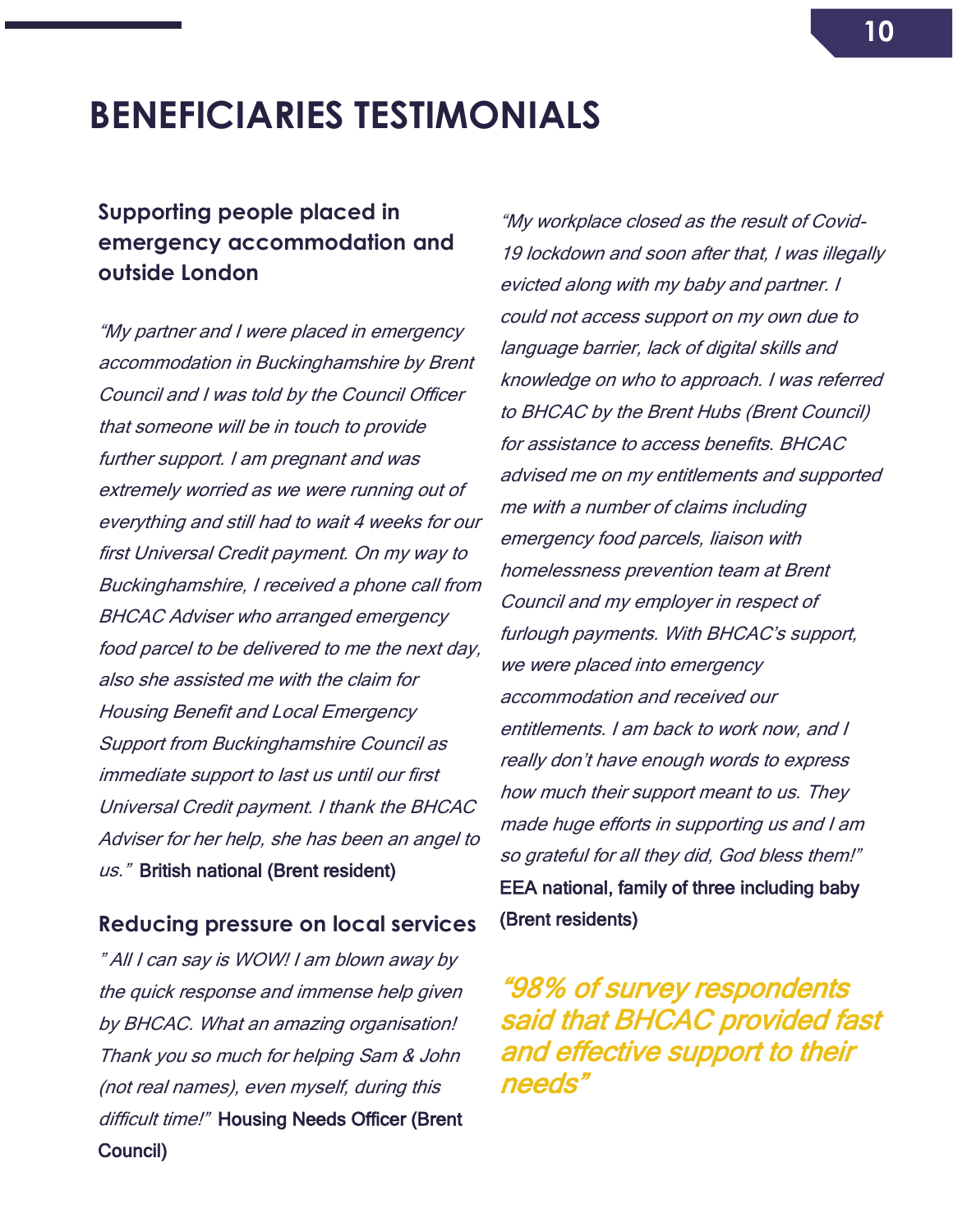#### <span id="page-10-0"></span>**Supporting people when they experience financial hardship and distress**

"Since April 2020, my work hours have been reduced to 16 hours per week due to Covid-19, resulting in my basic expenditure being higher than my income from earnings. As a result, my rent arrears started to accumulate, I did not have an option than to live off the credit card which accumulated additional debt.

I was extremely worried about being evicted by my landlord due to rent arrears. This impacted my mental health and in August 2020 I was admitted to hospital due to suicidal feelings.

I tried to find support and have experienced great difficulties in getting it because the local providers' phone lines were constantly busy. Furthermore, I speak little English and have limited digital skills.

I was referred to BHCAC by the Brent Hubs (Brent Council) for assistance to access benefits. BHCAC advised me on my entitlements and supported me with reporting a change in circumstances to the local authority in respect of Housing Benefit and Council Tax Support as well as several claims including emergency food parcels, financial support from the local authority, Personal Independence Payment and liaison with a utility provider about debt.

They were so good, and I was impressed with their negotiation which resulted in the utility debt of £285.16 written off. I am very grateful for the BHCAC support, I feel much better now knowing that they are there to support me all the way. They are very friendly and committed to the work they do, I had very easy access to them through WhatsApp mobile application and they always responded very quickly. They provided me with excellent help."

EEA national (Brent resident)

"50% of survey respondents said that after BHCAC advice and support they felt less stress and worry."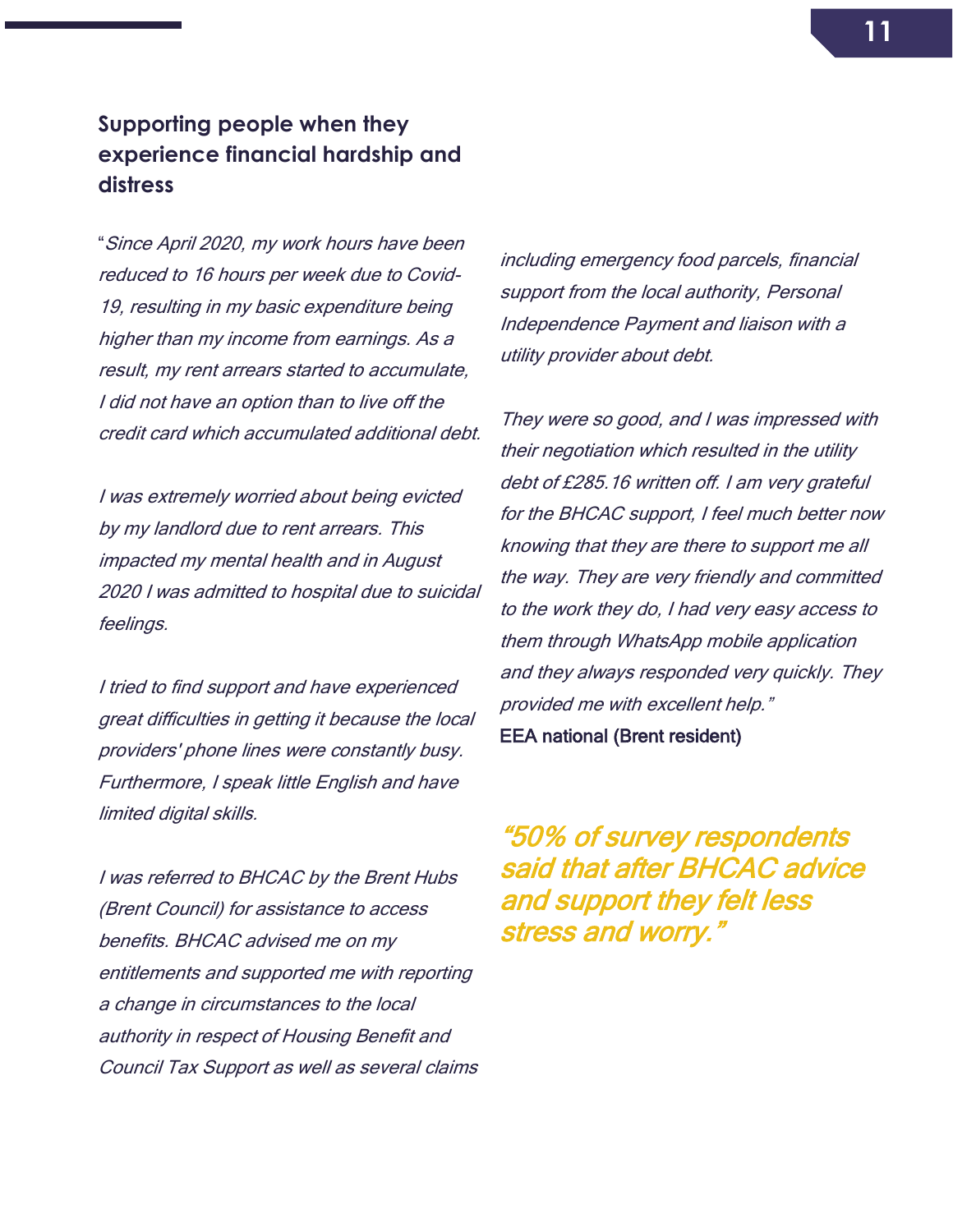#### <span id="page-11-0"></span>**Saving lives**

"I am 78 years old widower with chronic heart disease, a non- English speaker living alone in London borough of Lambeth. Since the coronavirus outbreak and lockdown, I have had to stay at home due to my age and underlying health condition. My son, who lives nearby provides me with weekly food shopping and I receive weekly welfare check up calls from BHCAC. In one of their calls in June 2020, I informed them that I was not feeling well and that my son liaised with my GP and I was waiting for them to contact me. I felt very weak and was losing breath and found it difficult to speak. BHCAC Advocacy Worker immediately called 111 and soon after the assessment, the ambulance arrived. I was taken to King's College Hospital where I stayed for a week and was later discharged. I am at my home, safe and feel well now. I am thankful to BHCAC for all they did for me, the welfare check up call in early June from BHCAC probably saved my life and I owe it to them. I hope all this is over soon and I look forward to seeing them in person to thank them properly with the box of chocolates and flowers." Vulnerable Londoner from the West Balkans, British national (Lambeth resident)

#### **Supporting bereaved**

"My husband passed away from COVID-19 in early April 2020 and I have experienced great difficulties in getting support because I have no access to public funds, speak little English, have limited digital skills. I was referred to BHCAC by Brent Hubs (Brent Council) and they have advised me on entitlements, assisted me with claims and liaised on my behalf with relevant government departments and my husband's employer. Throughout the process, I gained trust in my Adviser called Selma and I was confident to ask other agencies who contacted me to deal with matters with Selma as she knows my situation so well and was a great advocate. The last point of support for my children and I was Brent Council Social Services to which I was reluctant to approach because I was scared my children might be taken into care. Selma kindly explained to me that my situation is not about children being taken away from me but financial support to meet the needs of the children as they are the only source of help that we would be entitled considering that I have no access to public funds at present. I am very grateful for the BHCAC support and I have told my Adviser Selma that I simply could not do it without her help, she was there to support me when I needed it the most. God only knows what would happen to me and my children…thank you from bottom of my heart". Non-EEA national with two children (Brent resident)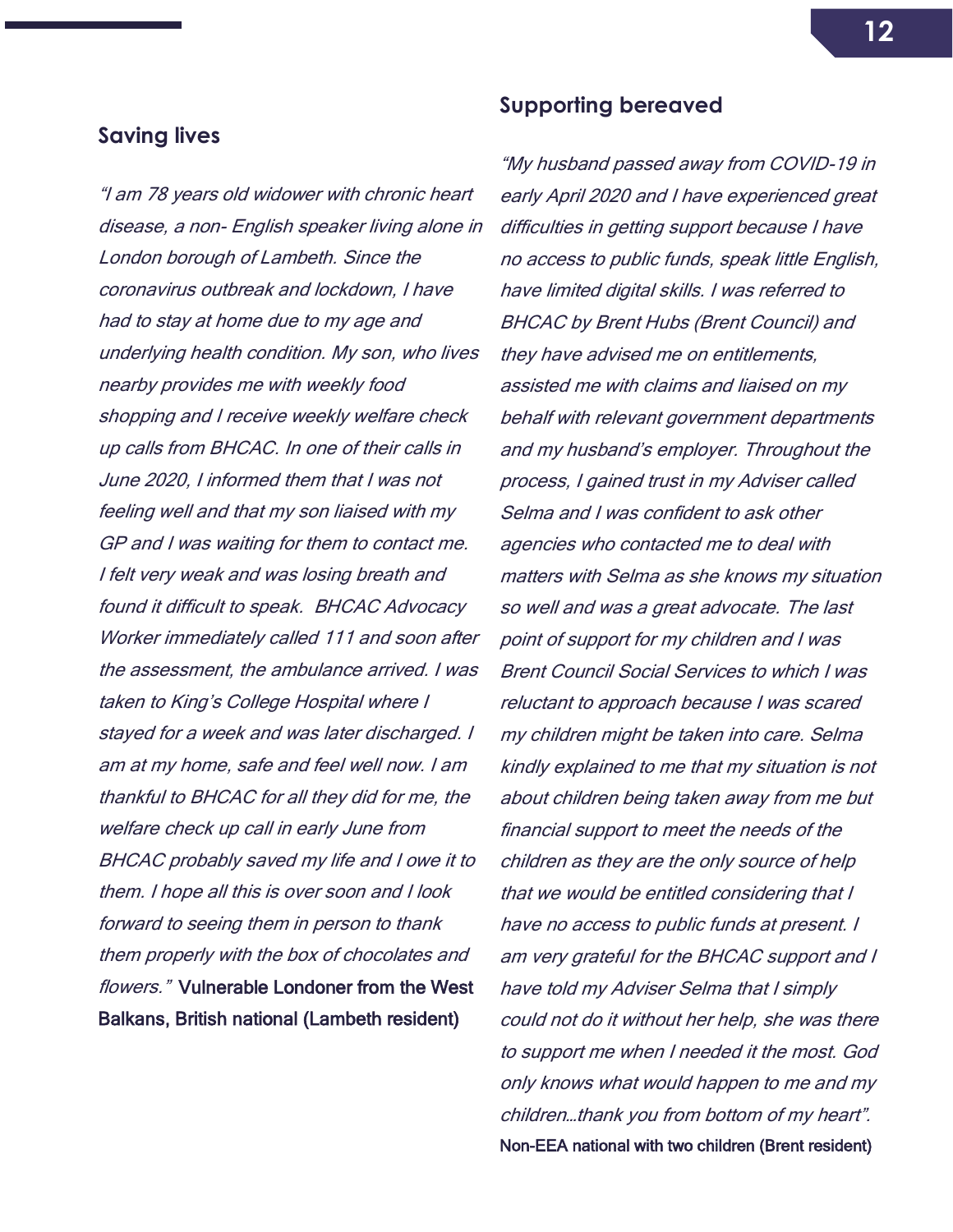#### Increased weekly income by 102%

 of pension age should have to live Pension Credit is extra money for pensioners to bring their weekly income up to a minimum amount that the Government thinks a person on.

This testimonial demonstrates that individuals in the London Borough of Bent live below the poverty line.

BHCAC has helped this lady to backdate her entitlement by 3 months and increased her weekly income going forward by 102%.

#### **Helping people out of poverty**

"I am in my mid 80s. I live alone on a small pension, in the London Borough of Brent. I struggle financially. After seeing a telephone number for help and advice advertised by my local authority, I called and was told that someone will be in touch with me by phone. I received a phone call from a supervisor at Bosnia and Herzegovina Community Advice Centre who spoke to me about my financial situation, advised me on a Pension Credit claim, backdating and arranged for their Trainee Welfare Benefits Advisor to call me to make a claim for Pension Credit. The Advisor helped with an online claim for Pension Credit and in two weeks I received a letter from DWP's Pension Service informing me that I am entitled to £87.54 per week from 6 July 2020. I thank the BHCAC staff for their advice and assistance. They were so efficient and responsive. Unfortunately, I could have been in receipt of this financial support for many years, but I did not know about it and had no one to advise me." British national (Brent resident)

"1 in 3 households in Brent live in poverty- the highest rate in outer London, with a particularly high concentration of poverty in Harlesden" (Office of National Statistics)

WhatsApp messages:

"Thank you very much for helping me, Lejla was very kind and friendly", Thank you very much for your help, and all the best for your future.", Thank you so much, God bless you."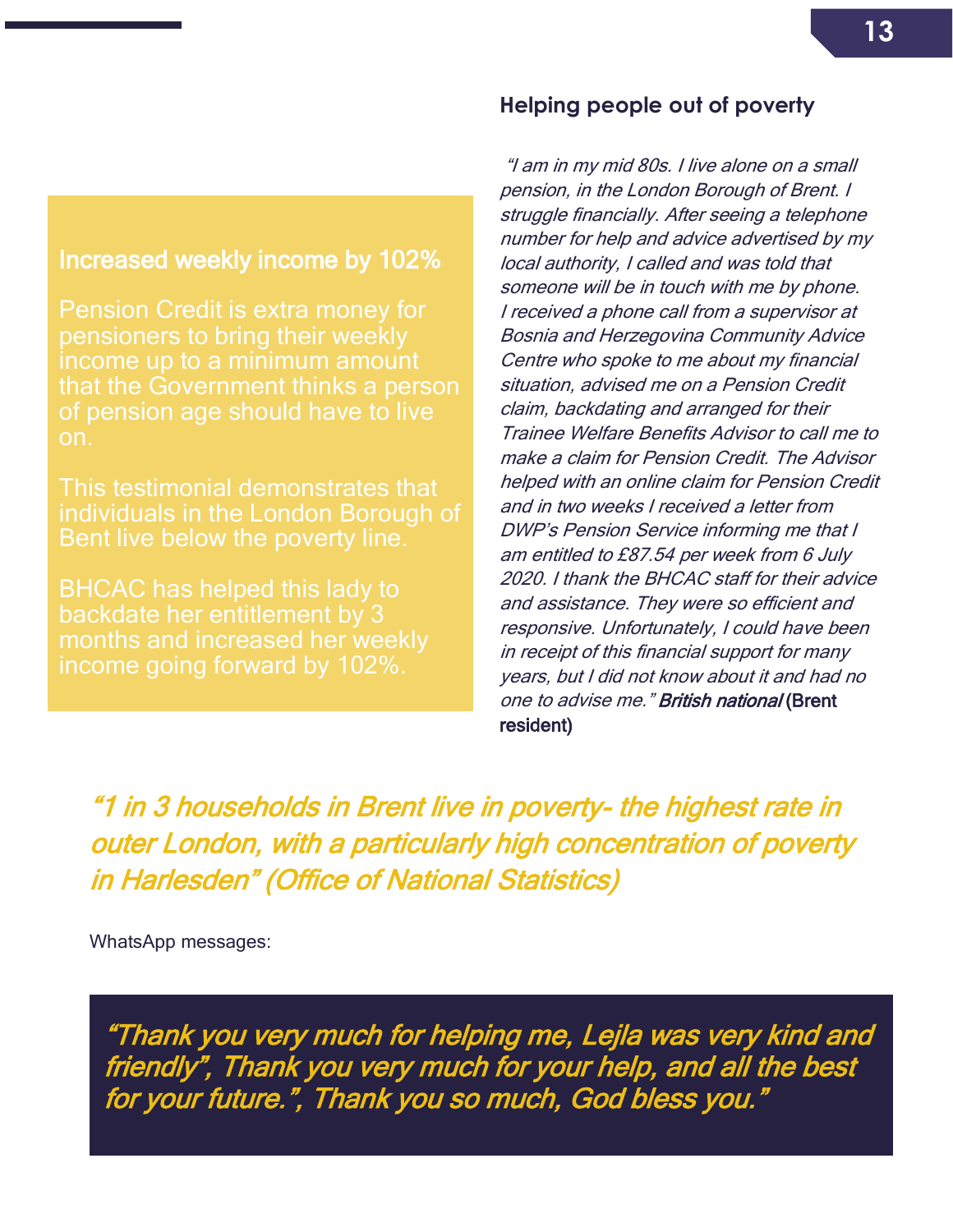## <span id="page-13-0"></span>**EXTERNAL RECOGNITION**

"On behalf of the residents and councillors of Brent, we thank you for your bravery, selflessness, compassion, commitment and sheer determination to go above and beyond in this crisis. We commend you and offer our heartfelt appreciation and gratitude for everything you have done. Your work now and in the future will benefit generations to come and will not be forgotten." Mayor of the London Borough of Brent, Councillor Ernest Ezeajughi

As the representative Deputy Lieutenant for the Borough, I wanted to let you know that your organisation's hard work is massively appreciated, especially in these fraught times. Your work and support for our Borough during this period exemplifies all that is good about our communities, our Borough and our City. Thank you." Kevin McGrath DL OBE Representative Deputy Lieutenant for the London Borough of Hammersmith & Fulham

We have used the period of lockdown-a to improve our premises...









"Our newly refurbished premises meet government guidance for the Covid-19 pandemic on the safe re-opening of community centers"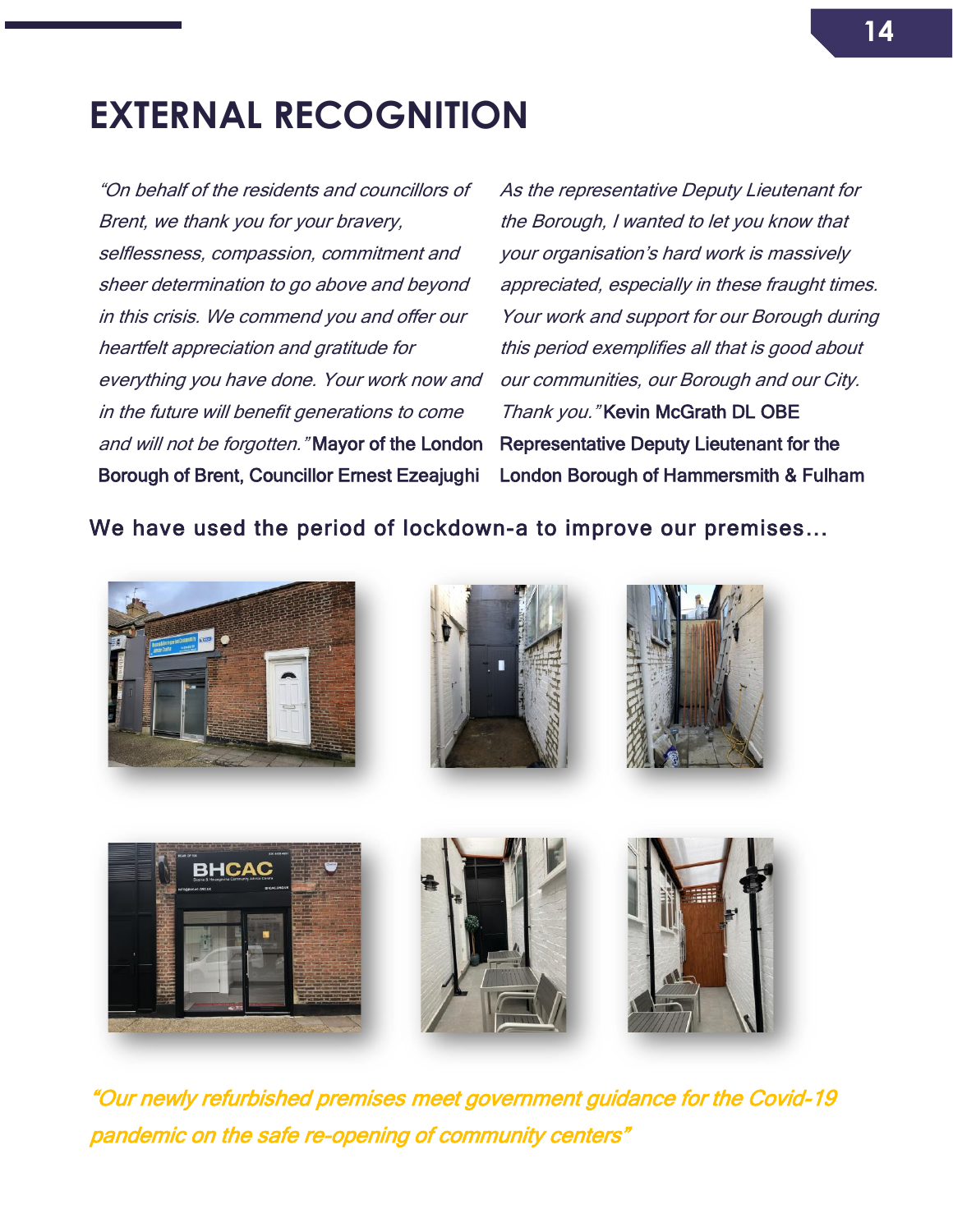## <span id="page-14-0"></span>**FINANCIAL STATEMENTS**

| <b>Bosnia and Herzegovina Community Advice Centre</b> |                                                                              |                       |                     |                   |                  |  |  |  |
|-------------------------------------------------------|------------------------------------------------------------------------------|-----------------------|---------------------|-------------------|------------------|--|--|--|
|                                                       | <b>Statement of Financial Activities</b><br>2021<br>Year ended 31 March 2021 |                       |                     | 2020              |                  |  |  |  |
|                                                       |                                                                              | Unrestricted<br>funds | Restricted<br>funds | Total<br>funds    | Total<br>funds   |  |  |  |
| Income and endowments                                 | <b>Note</b>                                                                  | £                     | £                   | £                 | £                |  |  |  |
| Donations and legacies                                | $\overline{4}$                                                               | 21,154                | 224,316             | 245,470           | 126,155          |  |  |  |
| Other income                                          | 5                                                                            | 481                   |                     | 481               | 1,749            |  |  |  |
| <b>Total income</b>                                   |                                                                              | 21,635                | 224,316             | 245,951           | 127,904          |  |  |  |
| <b>Expenditure</b>                                    |                                                                              |                       |                     |                   |                  |  |  |  |
| Expenditure on charitable activities                  | 6,7                                                                          | 327                   | 142,857             | 143,184           | 140,877          |  |  |  |
| <b>Total expenditure</b>                              |                                                                              | 327                   | 142,857             | 143,184           | 140,877          |  |  |  |
| Net (expenditure)/income and net                      |                                                                              |                       |                     |                   |                  |  |  |  |
| movement in funds                                     |                                                                              | 21,308                | 81.459              | 102,767           | (12, 973)        |  |  |  |
| Transfer of funds                                     |                                                                              |                       |                     |                   |                  |  |  |  |
|                                                       |                                                                              | (5.089)               | 5,089               |                   |                  |  |  |  |
|                                                       |                                                                              | 16,219                | 86,548              | 102,767           | (12, 973)        |  |  |  |
| <b>Reconciliation of funds</b>                        |                                                                              |                       |                     |                   |                  |  |  |  |
| Total funds brought forward                           |                                                                              | 10,656                | 19,046              | 29,702            | 42,675           |  |  |  |
| Total funds carried forward                           |                                                                              | 26,875<br>======      | 105,594             | 132,469<br>______ | 29,702<br>______ |  |  |  |

The statement of financial activities includes all gains and losses recognised in the year. All income and expenditure derive from continuing activities

| <b>Bosnia and Herzegovina Community Advice Centre</b><br><b>Statement of Financial Position</b><br>31 March 2021<br>2021<br>2020 |                 |                 |         |           |  |  |  |  |
|----------------------------------------------------------------------------------------------------------------------------------|-----------------|-----------------|---------|-----------|--|--|--|--|
| <b>Fixed assets</b>                                                                                                              | <b>Note</b>     | £               | £       | £         |  |  |  |  |
| Tangible fixed assets                                                                                                            | 12 <sub>2</sub> |                 | 1,112   | 1,481     |  |  |  |  |
| <b>Current assets</b><br><b>Debtors</b>                                                                                          | 13              | 2,204           |         | 12,383    |  |  |  |  |
| Cash at bank and in hand                                                                                                         |                 | <u>136, 363</u> |         | 41,136    |  |  |  |  |
|                                                                                                                                  |                 | 138,567         |         | 53,519    |  |  |  |  |
| Creditors: amounts falling due within one year                                                                                   | 14              | (7, 210)        |         | (25, 298) |  |  |  |  |
| <b>Net current assets</b>                                                                                                        |                 |                 | 131,357 | 28,221    |  |  |  |  |
| Total assets less current liabilities                                                                                            |                 |                 | 132,469 | 29,702    |  |  |  |  |
| <b>Funds of the charity</b><br><b>Restricted funds</b>                                                                           |                 |                 | ======  |           |  |  |  |  |
| Unrestricted funds                                                                                                               |                 |                 | 105,594 | 19,046    |  |  |  |  |
|                                                                                                                                  |                 |                 | 26,875  | 10,656    |  |  |  |  |
| <b>Total charity funds</b>                                                                                                       | 17              |                 | 132,469 | 29,702    |  |  |  |  |
|                                                                                                                                  |                 |                 |         |           |  |  |  |  |

These financial statements were approved by the board of Trustees and authorised for issue on 21 January 2022, and are signed on behalf of the board by Mr Zaim Pasic (Chair)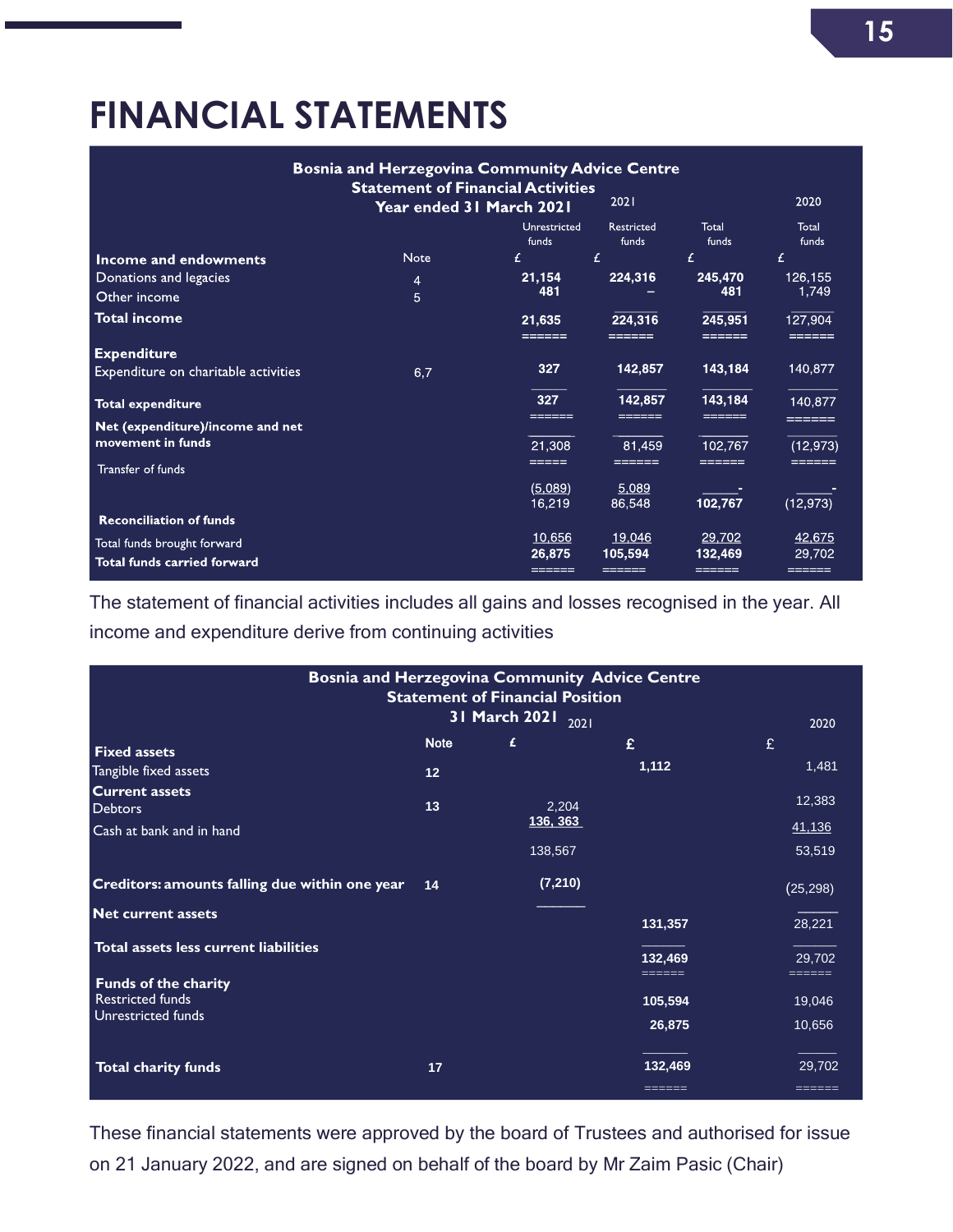## <span id="page-15-0"></span>**CONCLUSION**

### Overall conclusion about BHCAC work in 2020-2021, reflecting on how well BHCAC achieved its intentions, practicalities, etc.

Despite all the challenges caused by the Covid-19 pandemic, including capacities that were not equal to last year's in terms of consistency, the BHCAC during 2020-2021 helped 8% more people compared to the previous financial year. Results of beneficiaries' feedback indicate that 98% of survey respondents reported that BHCAC provided a fast and effective response to their needs, which is a huge achievement that shows BHCAC met its primary goal during the Covid-19 pandemic. During the critical period, BHCAC with its benefits advice, person-centred support and advocacy services has significantly reduced stress and anxiety and has prevented future crises for many people, especially for those who have lost their jobs, experienced financial difficulties and were at risk of eviction. Furthermore, significant success has been noted in further reducing the poverty in London borough of Brent. Joining the borough-wide emergency response to Covid-19 led by the Brent Council and working in partnership with local civil society organisations has helped to provide multidisciplinary support and address multiple needs of the wider Brent community. All partners selflessly shared their own resources, which allowed them to reach people from all ethnic groups and achieve a better impact. Despite the challenges BHCAC faced from securing emergency funding for IT equipment to enable remote service delivery, recruiting qualified and experienced staff to establishing partnership processes and developing service delivery systems to redesigning the premises, BHCAC performed well in all fields, exceeding expectations in all areas of performance measures on each project individually. For example, Project 75+ funded by the City Bridge Trust until 31 January 2021 was successfully completed with the total target number of beneficiaries exceeded by 4% while Advice Project (BAF 5) funded by Brent Council until 30 June 2020, exceeded the total target numbers of outreach sessions delivered by 3% and beneficiaries by 24%. During the year covered by this report, BHCAC worked on 7 projects including those short-term, one of them was capital which was successfully completed between January and March 2021. This project redesigned and adapted the organisation's premises to ensure BHCAC meets government guidelines for the Covid-19 pandemic on the safe reopening of community centers. This is another success for BHCAC despite the challenges.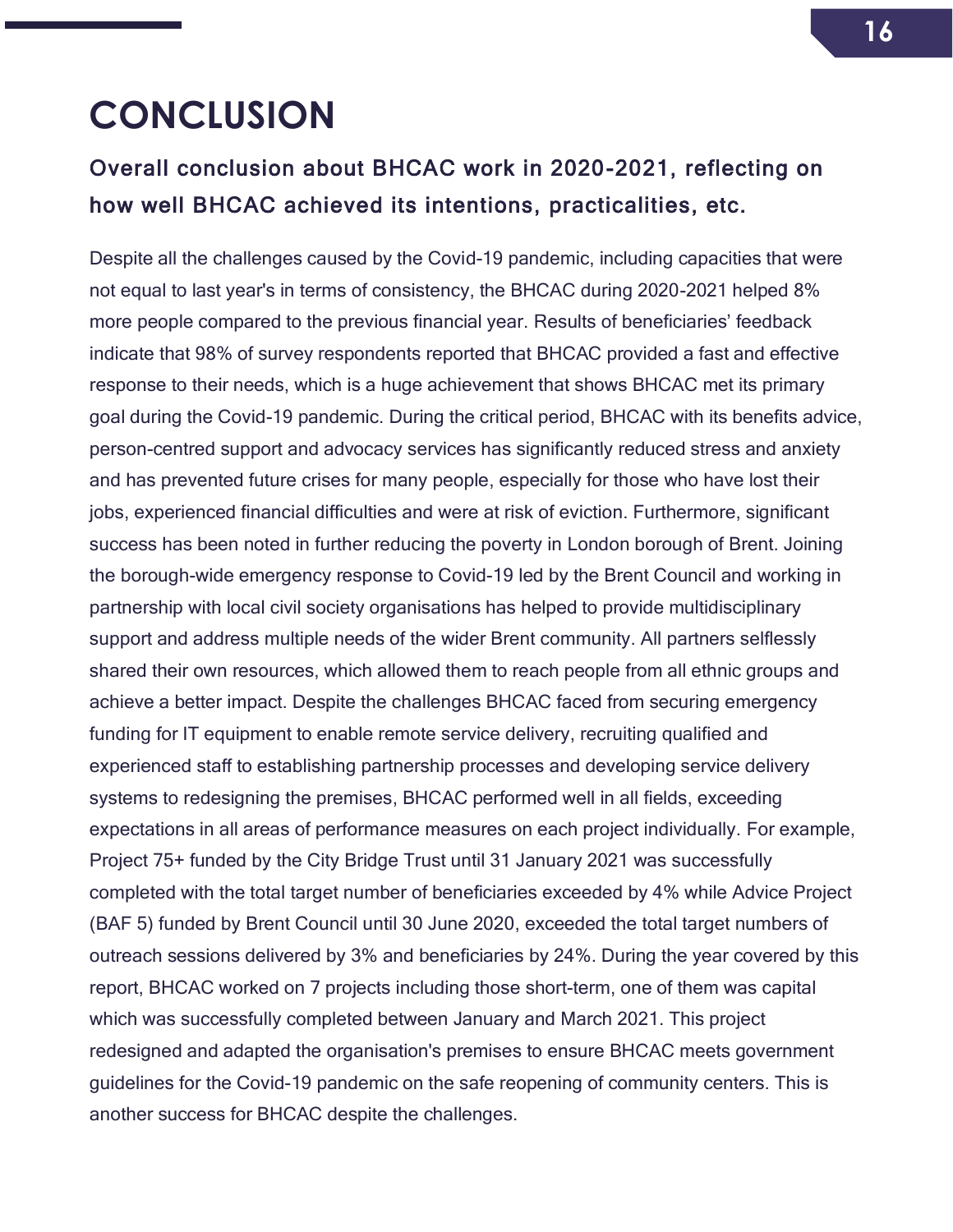### **17**

## <span id="page-16-0"></span>**FUTURE PLANS**

The organisation will be working during 2021-22 to sustain its work programme and investigate potential new ways of meeting the needs of its beneficiaries and service users during and post Covid-19 pandemic. We will continue to develop and follow our strategic development plan. We will seek to obtain further funding for 2021-22 and beyond.

## **THANK YOU**

We would like to say thank you to our funders and partners who have been so supportive and enabled us to reach and support as many people as we did.

We would also like to thank our staff and volunteers for their work in 2020-2021, especially for their dedication, hard work and flexibility over the past year. Funded by:









In partnership with THE NATIONAL LOTTERY<br>COMMUNITY FUND



LEATHERSELLERS' COMPANY **CHARITABLE FUND**